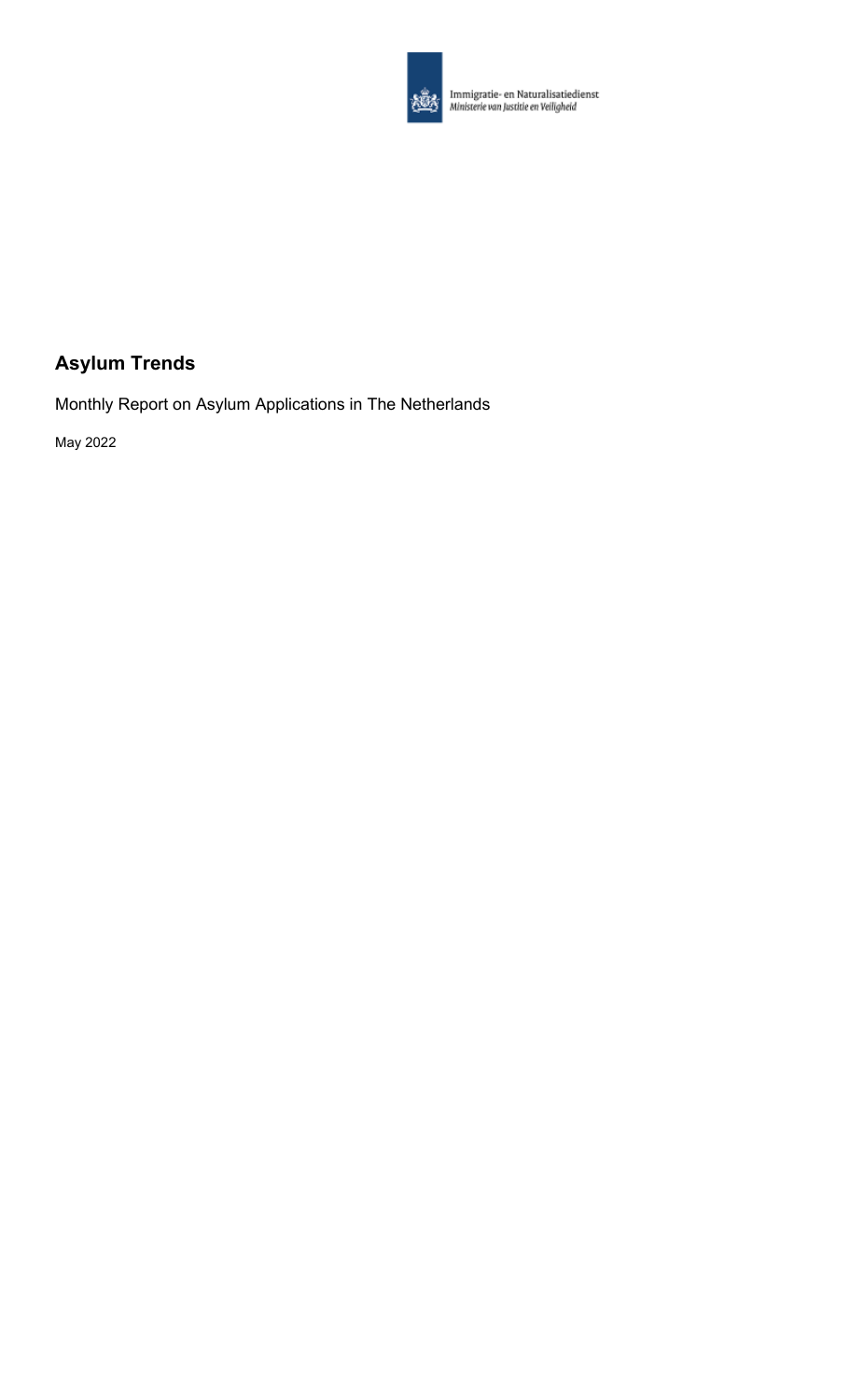## *Colophon*

**Title** Asylum Trends **Subtitle** Monthly Report on Asylum Applications in The Netherlands Recent trends **Author** Ministry of Justice and Security Immigration and Naturalisation Service (IND) IND Business Information Centre (BIC) Rijnstraat 8 | 2515 XP Den Haag Postbus 16275 | 2500 BG Den Haag Migratie in beweging



EUROPESE UNIE Het Fonds voor asiel, migratie en integratie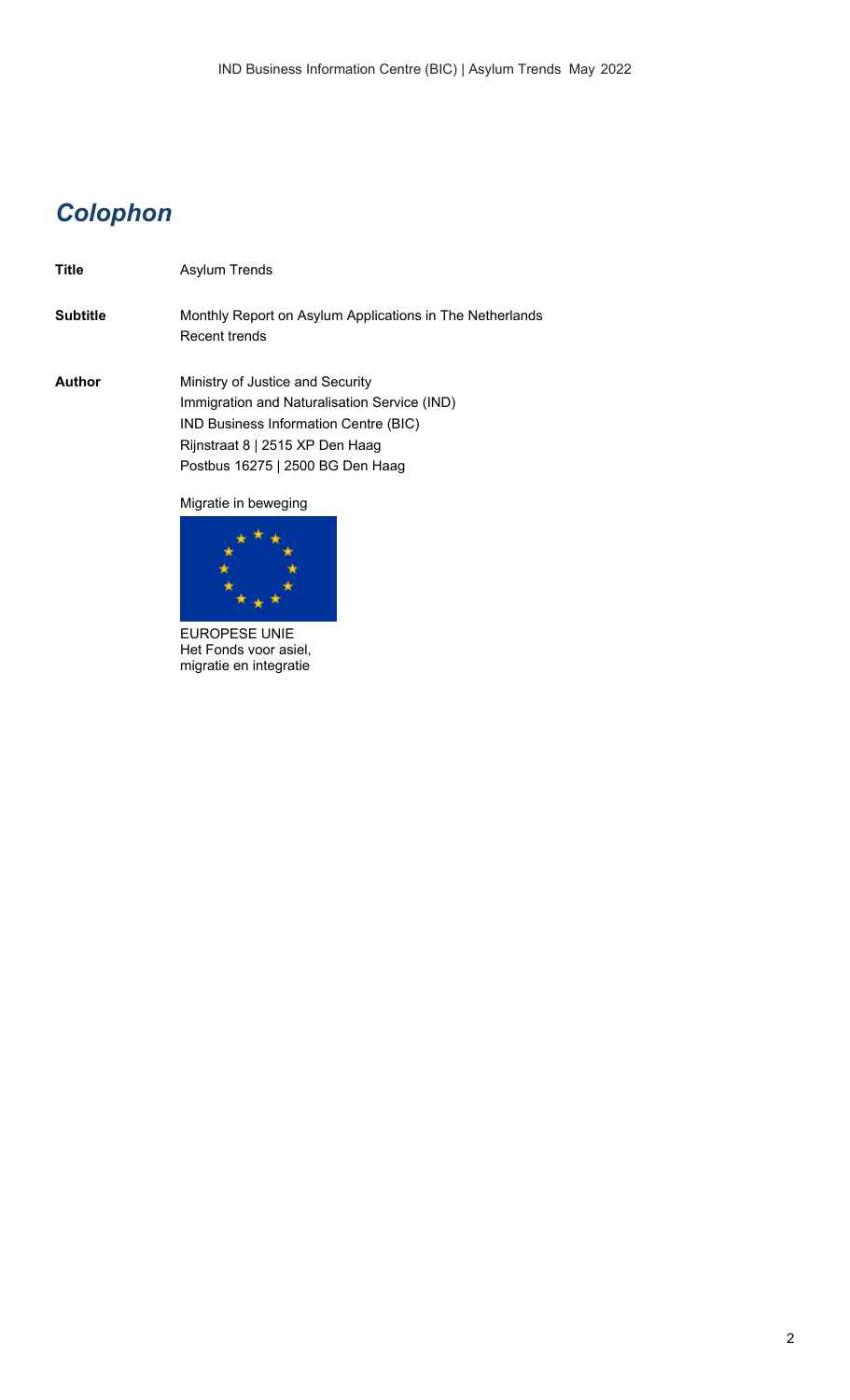# *Contents*

| Colophon                                              |   |
|-------------------------------------------------------|---|
| <b>Asylum applications in The Netherlands</b>         |   |
| Total asylum applications in The Netherlands          |   |
| First asylum applications in The Netherlands          | 5 |
| Repeated asylum applications in The Netherlands       | 6 |
| Family reunification in The Netherlands               |   |
| Unaccompanied minor asylum seekers in The Netherlands | 8 |
| Monthly first asylum applications in The Netherlands  |   |
|                                                       |   |

## **Appendix**

Appendix: Relocation and Resettlement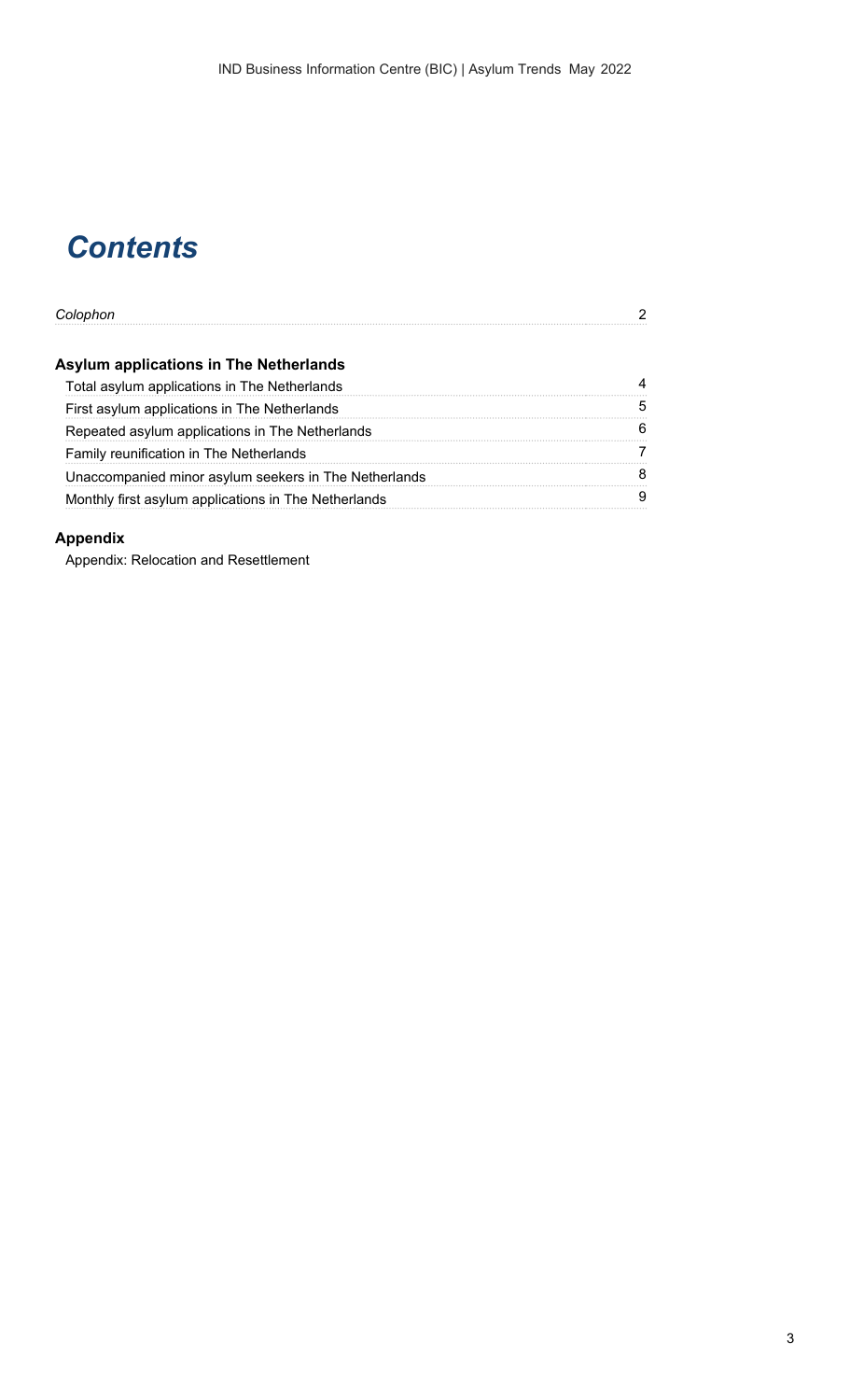

#### **Total asylum influx in The Netherlands (first applications, repeated applications, family reunification influx)** *Source: METiS*

Top 10 Last thirteen months **total** asylum applications in The Netherlands

| <b>Total 2020</b> | <b>Total 2021</b> | <b>Country of citizenship</b> | 2021  |       |       |       |       |       |       |            |              | 2022  |       |            |       |       |              | Last 12 | Perc |
|-------------------|-------------------|-------------------------------|-------|-------|-------|-------|-------|-------|-------|------------|--------------|-------|-------|------------|-------|-------|--------------|---------|------|
|                   |                   |                               | May   | Jun   | Jul   | Aug   | Sep   | Oct   | Nov   | <b>Dec</b> | <b>Total</b> | Jan   | Feb   | <b>Mar</b> | Apr   | May   | <b>Total</b> | months  |      |
| 5.566             | 14.904            | <b>Syrian Arab Republic</b>   | 808   | 1.044 | .308  | .311  | 1.744 | 2.433 | 2.047 | 1.744      | 12.439       | .018  | 978   | A08        | 1.197 | 1.399 | 6.000        | 17.631  | 40%  |
| 607               | 3.425             | Afghanistan                   | 49    | 119   | 131   | 328   | .282  | 495   | 494   | 217        | 3.115        | 143   | 109   | 542        | 306   | 144   | 1.244        | 4.310   | 10%  |
| 1.265             | 3.215             | Turkey                        | 133   | 293   | 674   | 750   | 388   | 257   | 184   | 165        | 2.844        | 159   | 138   | 210        | 250   | 271   | 1.028        | 3.739   | 8%   |
| 861               | 1.855             | Yemen                         | 80    | 102   | 94    | 111   | 238   | 490   | 219   | 135        | 1.469        | 120   | 145   | 352        | 201   | 207   | 1.025        | 2.414   | 5%   |
| 1.504             | 1.576             | Eritrea                       | 153   | 166   | 147   | 121   | 97    | 168   | 142   | 207        | .201         | 112   | 122   | 112        | 139   | 129   | 614          | 1.662   | 4%   |
| 271               | 1.059             | Somalia                       | 37    | 50    | 81    | 157   | 230   | 130   | 143   | 145        | 973          | 96    | 114   | 177        | 81    | 157   | 625          | 1.561   | 4%   |
| 1.062             | 1.176             | Algeria                       | 74    | 79    | 88    | 85    | 112   | 154   | 126   | 117        | 835          | 88    | 117   | 118        | 51    | 93    | 467          | 1.228   | 3%   |
| 647               | 952               | Unknown                       | 52    | 79    | 102   | 89    | 114   | 124   | 138   | 101        | 799          | 99    | 77    | 135        | 70    | 97    | 478          | 1.225   | 3%   |
| 619               | 1.133             | Iraq                          | 51    | 66    | 67    | 61    | 86    | 246   | 211   | 130        | 918          | 63    | 57    | 92         | 94    | 35    | 341          | 1.208   | 3%   |
| 852               | 988               | Morocco                       | 57    | 90    | 86    | 106   | 103   | 101   | 89    | 79         | 711          | 53    | 55    | 85         | 59    | 82    | 334          | 988     | 2%   |
| 5.878             | 6.337             | <b>Others</b>                 | 420   | 385   | 559   | 604   | 696   | 671   | 785   | 711        | 4.831        | 772   | 603   | 971        | 784   | 755   | 3.885        | 8.296   | 19%  |
| 19.132            | 36.620            | Total                         | 1.914 | 2.473 | 3.337 | 3.723 | 5.090 | 5.269 | 4.578 | 3.751      | 30.135       | 2.723 | 2.515 | 4.202      | 3.232 | 3.369 | 16.041       | 44.262  | 100% |

*\* To conceal the lowest figures, all values between 0 and 4 are replaced by asterisk.*

#### Top Total asylum applications in The Netherlands May 2022

|                | <b>Country of citizenship</b> |       | %    |
|----------------|-------------------------------|-------|------|
| 1              | Syrian Arab Republic          | 1.399 | 42%  |
| $\overline{2}$ | Turkey                        | 271   | 8%   |
| 3              | Yemen                         | 207   | 6%   |
| $\overline{4}$ | Somalia                       | 157   | 5%   |
| 5              | Afghanistan                   | 144   | 4%   |
| 6              | Eritrea                       | 129   | 4%   |
| 7              | Unknown                       | 97    | 3%   |
| 8              | Algeria                       | 93    | 3%   |
| 9              | Iran (Islamic Republic of)    | 82    | 2%   |
| 10             | Morocco                       | 82    | 2%   |
| 11             | Nigeria                       | 63    | 2%   |
|                | Others                        | 645   | 19%  |
|                | Total May 2022                | 3.369 | 100% |

#### Top Nationalities total applications last twelve months *Period: Jun 2021 - May 2022*





Total asylum applications in The Netherlands



Cumulative development of total asylum applications in The Netherlands

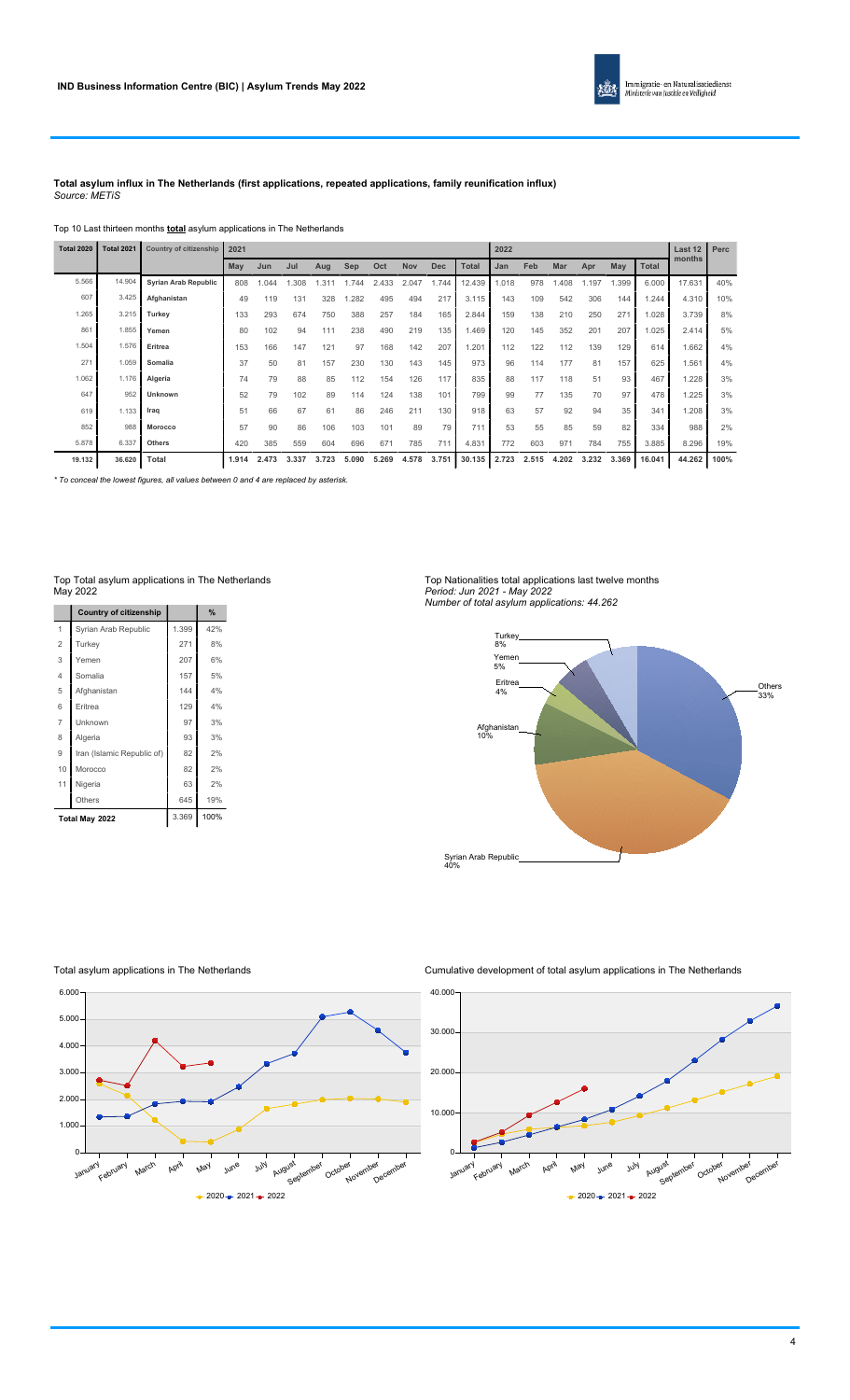

#### **First asylum applications in The Netherlands** *Source: METiS*

Top 10 Last thirteen months **first** asylum applications in The Netherlands

| <b>Total 2020</b> | Total 2021 ** | <b>Country of citizenship</b> | 2021 |       |       |       |       |       |            |            |              | 2022<br>Feb<br><b>Total</b><br>Mar<br>Apr<br><b>May</b><br>Jan<br>550<br>460<br>624<br>579<br>764<br>2.977<br>125<br>93<br>506<br>299<br>120<br>1.143<br>122<br>85<br>206<br>764<br>154<br>197<br>183<br>881<br>91<br>117<br>318<br>172<br>87<br>571<br>97<br>157<br>79<br>151<br>86<br>110<br>115<br>46<br>89<br>446<br>53<br>95<br>87<br>381<br>88<br>58<br>77<br>84<br>87<br>88<br>84<br>420<br>53<br>53<br>82<br>56<br>78<br>322<br>47<br>28<br>58<br>24<br>218<br>61<br>627<br>735<br>579<br>577<br>414<br>2.932 |       |       |       |       | Last 12 months | Perc   |      |
|-------------------|---------------|-------------------------------|------|-------|-------|-------|-------|-------|------------|------------|--------------|-----------------------------------------------------------------------------------------------------------------------------------------------------------------------------------------------------------------------------------------------------------------------------------------------------------------------------------------------------------------------------------------------------------------------------------------------------------------------------------------------------------------------|-------|-------|-------|-------|----------------|--------|------|
|                   |               |                               | May  | Jun   | Jul   | Aug   | Sep   | Oct   | <b>Nov</b> | <b>Dec</b> | <b>Total</b> |                                                                                                                                                                                                                                                                                                                                                                                                                                                                                                                       |       |       |       |       |                |        |      |
| 4.022             | 8.323         | Syrian Arab Republic          | 308  | 454   | 624   | 789   | 1.132 | 1.523 | 1.437      | 961        | 7.228        |                                                                                                                                                                                                                                                                                                                                                                                                                                                                                                                       |       |       |       |       |                | 9.897  | 32%  |
| 389               | 3.006         | Afghanistan                   | 41   | 98    | 109   | 255   | 1.194 | 456   | 459        | 178        | 2.790        |                                                                                                                                                                                                                                                                                                                                                                                                                                                                                                                       |       |       |       |       |                | 3.892  | 12%  |
| 989               | 2.459         | Turkey                        | 81   | 254   | 570   | 661   | 303   | 204   | 143        | 109        | 2.325        |                                                                                                                                                                                                                                                                                                                                                                                                                                                                                                                       |       |       |       |       |                | 3.008  | 10%  |
| 410               | 1.189         | Yemen                         | 28   | 39    | 48    | 87    | 186   | 429   | 190        | 71         | 1.078        |                                                                                                                                                                                                                                                                                                                                                                                                                                                                                                                       |       |       |       |       |                | 1.931  | 6%   |
| 202               | 903           | Somalia                       | 22   | 47    | 69    | 149   | 186   | 107   | 132        | 128        | 840          |                                                                                                                                                                                                                                                                                                                                                                                                                                                                                                                       |       |       |       |       |                | 1.389  | 4%   |
| 993               | 1.105         | Algeria                       | 69   | 72    | 79    | 77    | 110   | 147   | 120        | 107        | 781          |                                                                                                                                                                                                                                                                                                                                                                                                                                                                                                                       |       |       |       |       |                | 1.158  | 4%   |
| 581               | 829           | Unknown                       | 37   | 69    | 85    | 76    | 99    | 119   | 130        | 81         | 696          |                                                                                                                                                                                                                                                                                                                                                                                                                                                                                                                       |       |       |       |       |                | 1.040  | 3%   |
| 368               | 768           | Eritrea                       | 47   | 85    | 62    | 88    | 55    | 88    | 74         | 114        | 613          |                                                                                                                                                                                                                                                                                                                                                                                                                                                                                                                       |       |       |       |       |                | 986    | 3%   |
| 774               | 907           | <b>Morocco</b>                | 53   | 78    | 81    | 97    | 96    | 98    | 86         | 73         | 662          |                                                                                                                                                                                                                                                                                                                                                                                                                                                                                                                       |       |       |       |       |                | 931    | 3%   |
| 336               | 746           | Iraq                          | 12   | 28    | 38    | 31    | 63    | 207   | 187        | 91         | 657          |                                                                                                                                                                                                                                                                                                                                                                                                                                                                                                                       |       |       |       |       |                | 863    | 3%   |
| 4.609             | 4.451         | <b>Others</b>                 | 253  | 260   | 353   | 434   | 527   | 493   | 622        | 504        | 3.446        |                                                                                                                                                                                                                                                                                                                                                                                                                                                                                                                       |       |       |       |       |                | 6.125  | 20%  |
| 13.673            | 24.686        | <b>Total</b>                  | 951  | 1.484 | 2.118 | 2.744 | 3.951 | 3.871 | 3.580      | 2.417      | 21.116       | 1.960                                                                                                                                                                                                                                                                                                                                                                                                                                                                                                                 | 1.597 | 2.921 | 2.234 | 2.343 | 11.055         | 31.220 | 100% |

*\* To conceal the lowest figures, all values between 0 and 4 are replaced by asterisk.*

#### Top First asylum applications in The Netherlands May 2022

|                | <b>Country of citizenship</b> |       | %    |  |
|----------------|-------------------------------|-------|------|--|
| 1              | Syrian Arab Republic          | 764   | 33%  |  |
| $\overline{2}$ | Turkey                        | 197   | 8%   |  |
| 3              | Yemen                         | 172   | 7%   |  |
| $\overline{4}$ | Somalia                       | 151   | 6%   |  |
| 5              | Afghanistan                   | 120   | 5%   |  |
| 6              | Algeria                       | 89    | 4%   |  |
| 7              | Unknown                       | 87    | 4%   |  |
| 8              | Eritrea                       | 84    | 4%   |  |
| 9              | Morocco                       | 78    | 3%   |  |
| 10             | Nigeria                       | 59    | 3%   |  |
|                | Others                        | 542   | 23%  |  |
|                | Total May 2022                | 2.343 | 100% |  |

Top Nationalities first applications last twelve months *Period: Jun 2021 - May 2022*





First asylum applications in The Netherlands



Cumulative development of first asylum applications in The Netherlands

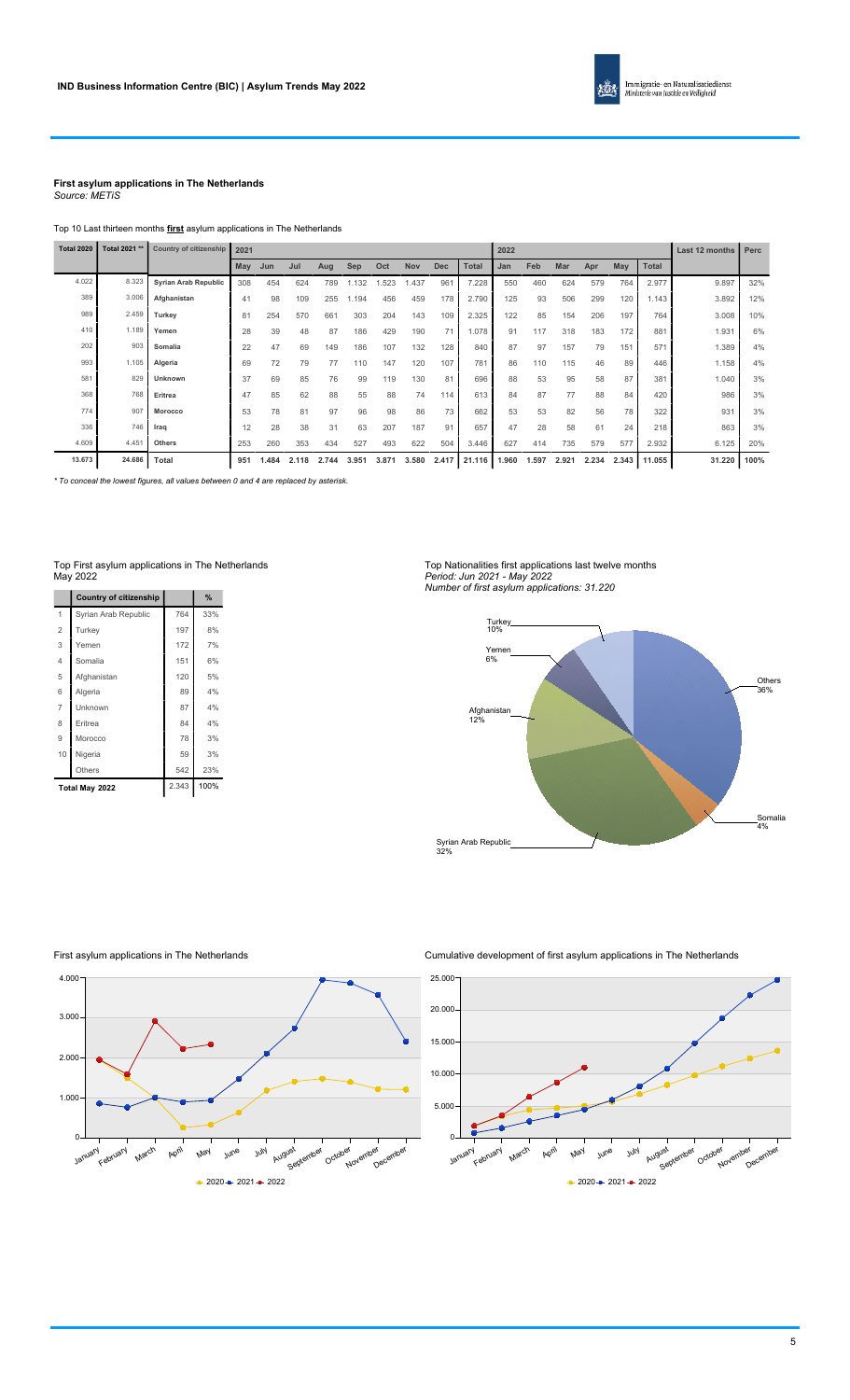#### **Repeated asylum applications in The Netherlands** *Source: METiS*

Top 10 Last thirteen months repeated asylum applications in The Netherlands

| <b>Total 2020</b> | <b>Total 2021</b> | Country of citizenship      | 2021   |                |     |     |     |         |         |            |              | 2022           |     |                |                |              |       | Last 12 months | Perc |
|-------------------|-------------------|-----------------------------|--------|----------------|-----|-----|-----|---------|---------|------------|--------------|----------------|-----|----------------|----------------|--------------|-------|----------------|------|
|                   |                   |                             |        |                |     |     |     |         |         |            |              |                |     |                |                |              |       |                |      |
|                   |                   |                             | May    | Jun            | Jul | Aug | Sep | Oct     | Nov     | <b>Dec</b> | <b>Total</b> | Jan            | Feb | Mar            | Apr            | May          | Total |                |      |
| 182               | 301               | Afghanistan                 | 6      |                | 18  | 69  | 78  | 29      | 22      | 12         | 238          | $\star$        | 13  | 13             |                | $\mathbf{Q}$ | 41    | 273            | 15%  |
| 182               | 221               | Iran (Islamic Republic of)  | 29     | 17             | 31  | 12  | 17  | 22      | 20      | 12         | 160          | 18             | 26  | 8              | 17             | 24           | 93    | 224            | 12%  |
| 175               | 122               | Iraq                        | 5      | $\overline{7}$ | 8   | 5   | 11  | 16      | 16      | 17         | 85           | 5              | 17  | 10             | 22             | 10           | 64    | 144            | 8%   |
| 83                | 142               | <b>Syrian Arab Republic</b> | 6      | $\star$        | 8   | 19  | 6   | 21      | 27      | 9          | 98           | 8              | 8   | $\overline{7}$ | $\overline{7}$ | 6            | 36    | 128            | 7%   |
| 96                | 92                | Nigeria                     | 11     | 5              |     | 10  | 6   | 7       | 12      | 11         | 65           | $\overline{7}$ | 18  | 25             | 17             |              | 71    | 125            | 7%   |
| 68                | 62                | Algeria                     | 5      | $\overline{7}$ | 7   | 7   |     | 6       | 6       | 5          | 45           |                |     |                | 5              |              | 21    | 61             | 3%   |
| 35                | 66                | Somalia                     |        |                |     |     | 19  | 15      | $\star$ | 8          | 53           |                |     |                |                |              | 11    | 61             | 3%   |
| 66                | 77                | Eritrea                     | 9      | 9              | 6   | 5   | 8   | 5       | 5       | 8          | 55           |                |     |                |                |              | 9     | 55             | 3%   |
| 73                | 73                | Morocco                     | $\sim$ | 9              |     | 9   | 6   | $\star$ |         | 6          | 44           |                |     |                |                |              | 12    | 52             | 3%   |
| 26                | 28                | Egypt                       |        | 6              |     |     |     |         |         | 9          | 24           | 6              |     | 5              |                |              | 18    | 41             | 2%   |
| 20                | 36                | Sri Lanka                   |        |                | 15  |     |     | 6       |         | ٠          | 33           |                |     |                |                |              | 9     | 41             | 2%   |
| 21                | 33                | Uganda                      |        |                |     |     |     |         |         | 5          | 20           |                |     |                |                |              | 19    | 37             | 2%   |
| 569               | 561               | <b>Others</b>               | 51     | 33             | 42  | 59  | 43  | 58      | 47      | 44         | 377          | 55             | 48  | 61             | 62             | 51           | 277   | 603            | 33%  |
| 1.596             | 1.814             | Total                       | 133    | 106            | 146 | 207 | 204 | 190     | 164     | 147        | 1.297        | 117            | 145 | 144            | 147            | 128          | 681   | 1.845          | 100% |

*\* To conceal the lowest figures, all values between 0 and 4 are replaced by asterisk.*

|                | <b>Country of citizenship</b> |     | $\%$ |
|----------------|-------------------------------|-----|------|
| 1              | Iran (Islamic Republic of)    | 24  | 19%  |
| $\overline{2}$ | Irag                          | 10  | 8%   |
| 3              | Afghanistan                   | 9   | 7%   |
| 4              | Uganda                        | 7   | 5%   |
| 5              | Syrian Arab Republic          | 6   | 5%   |
| 6              | Venezuela                     | 6   | 5%   |
|                | Others                        | 66  | 52%  |
|                | Total May 2022                | 128 | 100% |

Repeated asylum applications in The Netherlands

Top Repeated asylum applications in The Netherlands May 2022

Top Nationalities repeated asylum applications last twelve months *Period: Jun 2021 - May 2022 Number of repeated asylum applications: 1.845*





Cumulative development of repeated asylum applications in The Netherlands

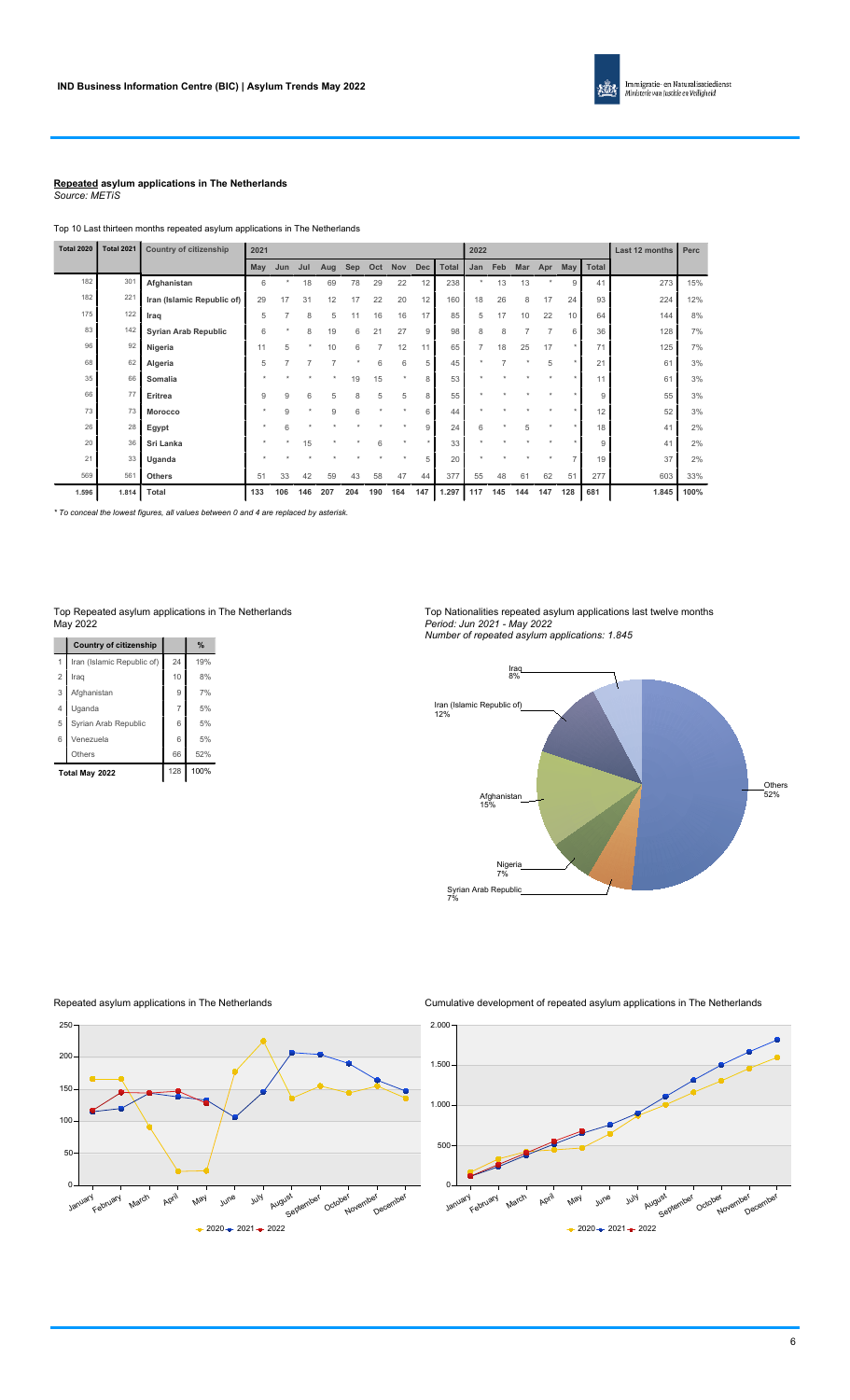

#### **Influx of family reunification in The Netherlands (Council Directive 2003/86/EC Chapter V)** *Source: METiS*

Top 10 Last thirteen months Influx of family reunification in The Netherlands

| <b>Total 2020</b> | <b>Total 2021</b> | Country of citizenship      | 2021    |                |       |     |     |       |            |            |              | 2022 |         |            |     |          |              | Last 12 months | Perc |
|-------------------|-------------------|-----------------------------|---------|----------------|-------|-----|-----|-------|------------|------------|--------------|------|---------|------------|-----|----------|--------------|----------------|------|
|                   |                   |                             | May     | Jun            | Jul   | Aug | Sep | Oct   | <b>Nov</b> | <b>Dec</b> | <b>Total</b> | Jan  | Feb     | <b>Mar</b> | Apr | May      | <b>Total</b> |                |      |
| 1.461             | 6.439             | <b>Syrian Arab Republic</b> | 494     | 588            | 676   | 503 | 606 | 889   | 583        | 774        | 5.113        | 460  | 510     | 777        | 611 | 629      | 2.987        | 7.606          | 68%  |
| 255               | 735               | Turkey                      | 50      | 39             | 101   | 88  | 82  | 53    | 40         | 54         | 507          | 37   | 50      | 54         | 44  | 73       | 258          | 715            | 6%   |
| 1.070             | 731               | Eritrea                     | 97      | 72             | 79    | 28  | 34  | 75    | 63         | 85         | 533          | 27   | 35      | 33         | 47  | 43       | 185          | 621            | 6%   |
| 132               | 342               | <b>Stateless</b>            | 20      | 27             | 44    | 31  | 52  | 39    | 32         | 50         | 295          | 21   | 47      | 67         | 45  | 27       | 207          | 482            | 4%   |
| 423               | 651               | Yemen                       | 51      | 63             | 42    | 24  | 51  | 56    | 29         | 64         | 380          | 29   | 26      | 33         | 14  | 35       | 137          | 466            | 4%   |
| 108               | 265               | Iraq                        | 34      | 31             | 21    | 25  | 12  | 23    | 8          | 22         | 176          |      | 12      | 24         | 11  | <b>A</b> | 59           | 201            | 2%   |
| 97                | 168               | Pakistan                    | 8       | $\overline{7}$ | 28    | 9   | 28  | 19    | 17         | 16         | 132          |      | 7       | 8          | 12  | $\star$  | 41           | 165            | 1%   |
| 40                | 100               | <b>Unknown</b>              |         | 8              | 16    | 8   | 14  | 5     | 6          | 18         | 86           | 9    | 19      | 37         | 10  | 8        | 83           | 158            | 1%   |
| 48                | 123               | Iran (Islamic Republic of)  | 11      |                |       |     |     | 8     | 13         | 20         | 65           | 6    | 13      | 30         | 20  | 24       | 93           | 147            | 1%   |
| 36                | 118               | Afghanistan                 | $\star$ | 17             |       |     | 10  | 10    | 13         | 27         | 87           | 14   | $\star$ | 23         | 5   | 15       | 60           | 145            | 1%   |
| 193               | 448               | <b>Others</b>               | 52      | 28             | 59    | 49  | 42  | 31    | 30         | 57         | 348          | 21   | 51      | 51         | 32  | 40       | 195          | 491            | 4%   |
| 3.863             | 10.120            | Total                       | 830     | 883            | 1.073 | 772 | 935 | 1.208 | 834        | 1.187      | 7.722        | 646  | 773     | 1.137      | 851 | 898      | 4.305        | 11.197         | 100% |

*\* To conceal the lowest figures, all values between 0 and 4 are replaced by asterisk.*

#### Top Influx of family reunification in The Netherlands May 2022

|                | <b>Country of citizenship</b> |     | $\frac{9}{6}$ |
|----------------|-------------------------------|-----|---------------|
|                | Syrian Arab Republic          | 629 | 70%           |
| $\overline{2}$ | Turkey                        | 73  | 8%            |
| 3              | Eritrea                       | 43  | 5%            |
| 4              | Yemen                         | 35  | 4%            |
| 5              | <b>Stateless</b>              | 27  | 3%            |
|                | Others                        | 91  | 10%           |
|                | Total May 2022                | 898 | 100%          |

#### Top Nationalities Influx of family reunification last twelve months *Period: Jun 2021 - May 2022 Number of influx family reunification: 11.197*



### Influx of family reunification in The Netherlands



Cumulative development of Influx of family reunification in The Netherlands

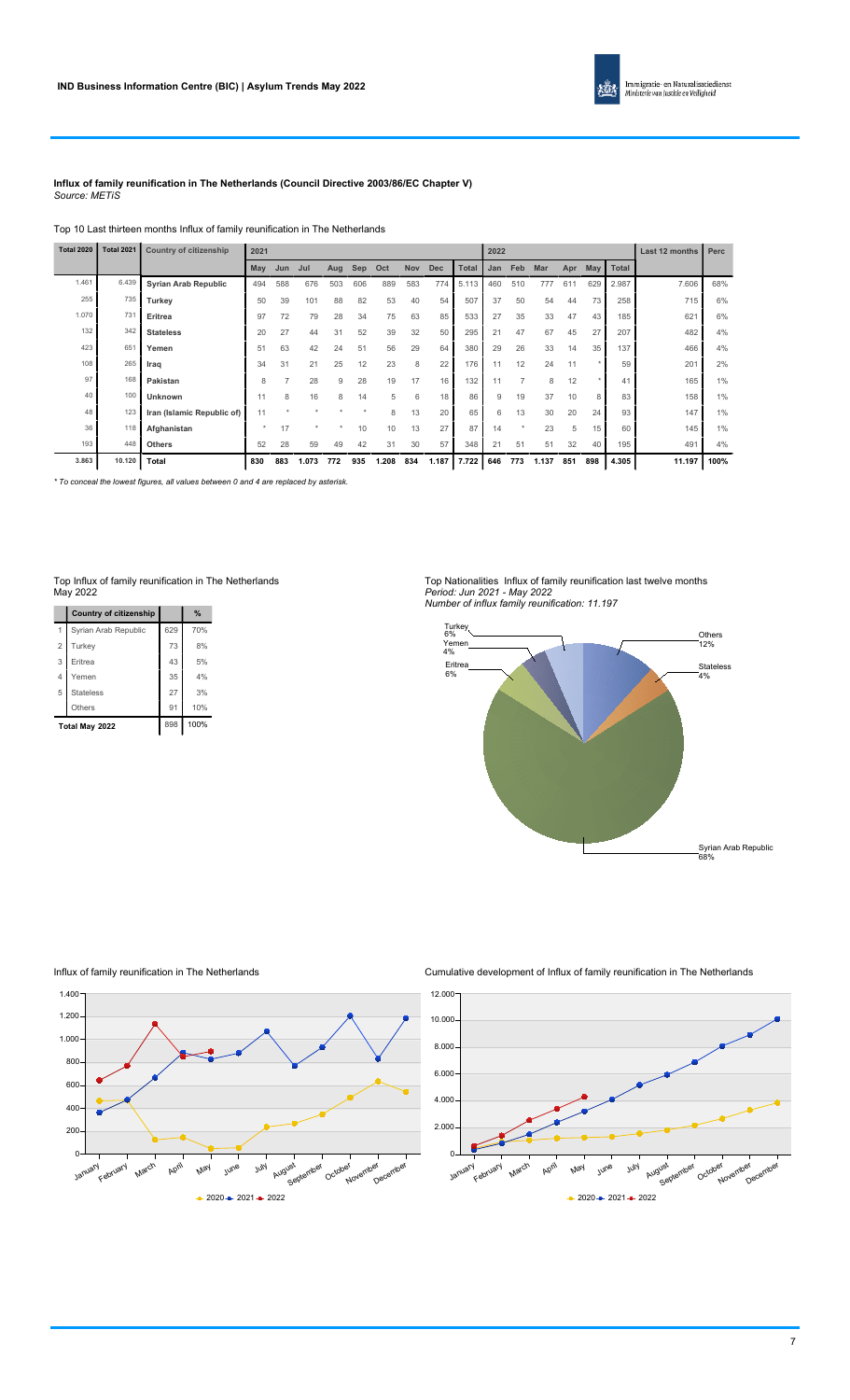

#### **Influx of indicated unaccompanied minor asylum seekers in The Netherlands** *Source: METiS*

### Top 10 Unaccompanied minor asylum applications in The Netherlands

| <b>Total 2020</b> | <b>Total 2021</b> | Country of citizenship      | 2021          |     |         |         |            |     |                |     |              | 2022    |                |         |         |     |       | Last 12 months | Perc  |
|-------------------|-------------------|-----------------------------|---------------|-----|---------|---------|------------|-----|----------------|-----|--------------|---------|----------------|---------|---------|-----|-------|----------------|-------|
|                   |                   |                             | May           | Jun | Jul     | Aug     | <b>Sep</b> | Oct | Nov Dec        |     | <b>Total</b> | Jan     | Feb            | Mar     | Apr     | May | Total |                |       |
| 446               | 1.078             | <b>Syrian Arab Republic</b> | 34            | 38  | 56      | 133     | 146        | 196 | 189            | 136 | 928          | 90      | 81             | 73      | 65      | 137 | 446   | 1.340          | 48%   |
| 81                | 235               | Eritrea                     | ٠             | 31  | 26      | 35      | 11         | 15  | 27             | 49  | 197          | 39      | 34             | 22      | 41      | 31  | 167   | 361            | 13%   |
| 27                | 185               | Somalia                     | 9             | 14  | 12      | 38      | 40         | 17  | 20             | 24  | 174          | 20      | 18             | 34      | 14      | 28  | 114   | 279            | 10%   |
| 21                | 163               | Iraq                        |               | 6   | 5       | $\star$ | 14         | 71  | 47             | 11  | 158          | 6       | $\star$        | 9       | 10      |     | 29    | 185            | 7%    |
| 18                | 70                | Yemen                       |               |     | 5       | 5       | $\star$    | 30  | 15             | 8   | 67           | 10      | 6              | 21      | 9       | 11  | 57    | 123            | 4%    |
| 143               | 136               | <b>Morocco</b>              | 11            | 10  | 9       | 12      | 12         | 13  | 15             | 12  | 94           | 8       | 5              | 9       |         | 15  | 39    | 122            | 4%    |
| 46                | 87                | Afghanistan                 | 6             | 8   | 10      | 14      | 13         | 5   | 9              | 8   | 73           | 9       | $\overline{7}$ | 12      | 5       | 8   | 41    | 108            | 4%    |
| 31                | 68                | Unknown                     | $\rightarrow$ | 6   | 5       | 6       | 8          | 20  | 8              |     | 59           | $\star$ |                | 10      |         | 6   | 21    | 78             | 3%    |
| 61                | 72                | Algeria                     |               | 6   | $\star$ | 8       | 6          | 8   | $\overline{ }$ | 13  | 54           |         |                |         |         | 13  | 23    | 74             | 3%    |
|                   | 13                | Ethiopia                    |               |     |         |         |            |     |                |     | 11           | 5       | $\star$        | $\star$ | $\star$ | 12  | 22    | 33             | $1\%$ |
| 112               | 84                | <b>Others</b>               |               |     | 7       | 6       | 17         | 8   | 14             | 12  | 68           | $\star$ | $\overline{7}$ | 13      | 6       | 9   | 39    | 103            | 4%    |
| 986               | 2.191             | Total                       | 75            | 119 | 138     | 261     | 274        | 384 | 351            | 281 | 1.883        | 195     | 163            | 210     | 158     | 272 | 998   | 2.806          | 100%  |

*\* To conceal the lowest figures, all values between 0 and 4 are replaced by asterisk.*

#### Top Unaccompanied minor asylum applications in The Netherlands May 2022

|                | <b>Country of citizenship</b> |     | %    |
|----------------|-------------------------------|-----|------|
| 1              | Syrian Arab Republic          | 137 | 50%  |
| $\overline{2}$ | Eritrea                       | 31  | 11%  |
| 3              | Somalia                       | 28  | 10%  |
| 4              | Morocco                       | 15  | 6%   |
| 5              | Algeria                       | 13  | 5%   |
|                | Others                        | 48  | 18%  |
|                | Total May 2022                | 272 | 100% |

#### Top Nationalities unaccompanied minor asylum applications last twelve months *Period: Jun 2021 - May 2022*

*Number of unaccompanied minor asylum applications: 2.806*





Unaccompanied minor asylum applications in The Netherlands

#### Cumulative development of Unaccompanied minor asylum applications in The Netherlands

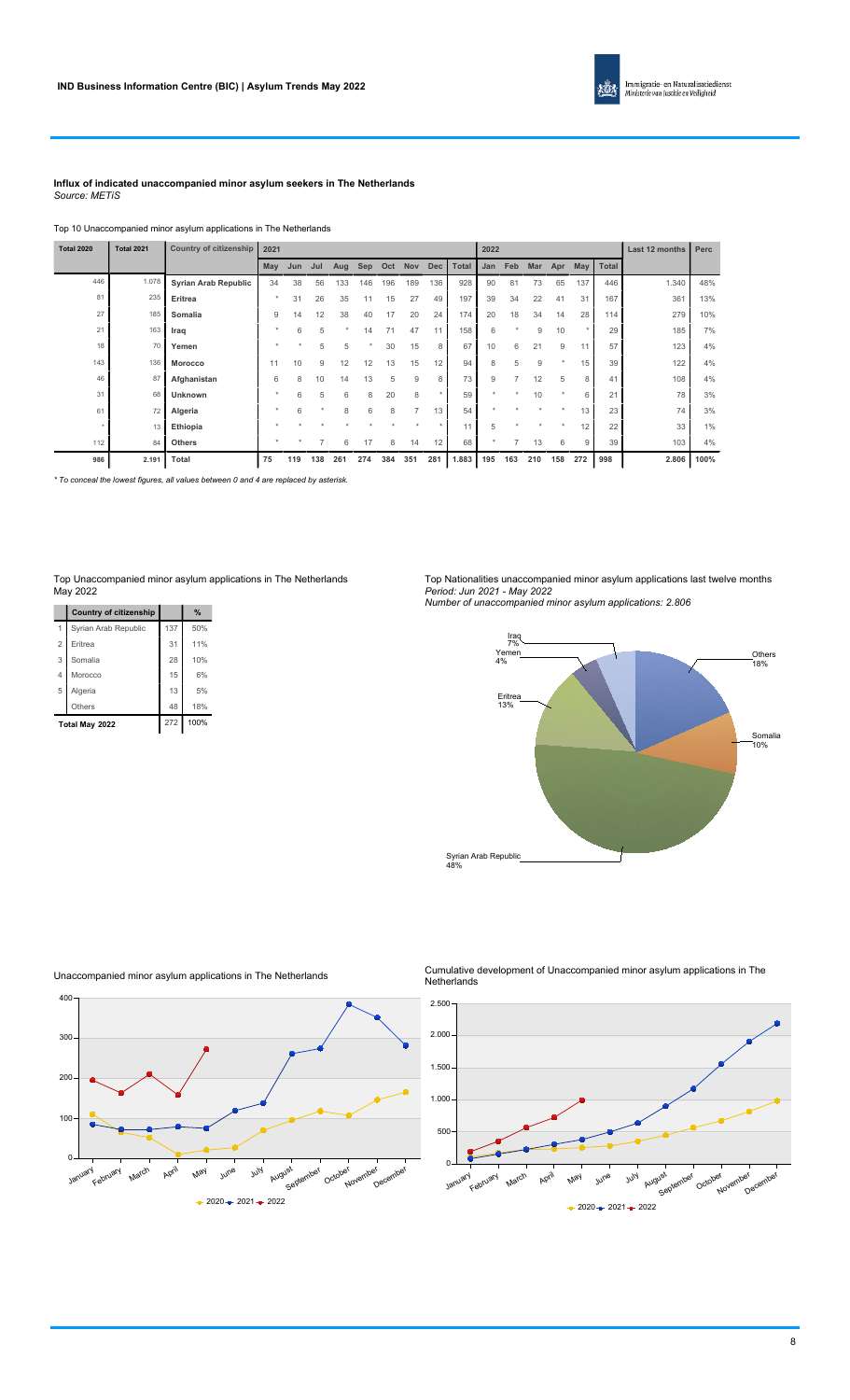

#### **Monthly First Asylum Applications in The Netherlands in 2022** *Source: METiS*

| <b>Country of citizenships</b>        | Jan     | Feb           | Mar      | Apr             | May         | 2019             | 2020             | 2021             | 2022            |
|---------------------------------------|---------|---------------|----------|-----------------|-------------|------------------|------------------|------------------|-----------------|
| Afghanistan                           | 125     | 93            | 506      | 299             | 120         | 437              | 389              | 3.006            | 1.143           |
| Albania                               |         |               | $\star$  |                 | ×           | 192              | 82               | 54               | 15              |
| Algeria                               | 86      | 110           | 115      | 46              | 89          | 1.211            | 993              | 1.105            | 446             |
| Angola                                |         |               |          |                 | ×           | 56               | 12               | 5                | $^\star$        |
| Argentina                             |         |               |          |                 |             |                  |                  | 6                |                 |
| Armenia                               |         |               |          |                 | $\,6$       | 72               | 25               | 33               | 11              |
| Australia                             |         |               |          |                 | ÷           |                  |                  |                  |                 |
| Azerbaijan                            | 15      | 6             | 8        | 22              | $\,$ 5 $\,$ | 375              | 115              | 78               | 56              |
| Bahrain                               |         |               |          |                 |             |                  | 5                |                  | $\star$         |
| Bangladesh                            |         |               |          |                 |             | 20               | 21               | 11               | 8               |
| <b>Barbados</b>                       |         |               |          |                 |             |                  |                  |                  |                 |
| <b>Belarus</b>                        | 9       | 12            |          | 19              | 8           | 165              | 84               | 86               | 52              |
| Benin                                 |         |               |          |                 |             |                  |                  |                  |                 |
| <b>Bolivia</b>                        | 5       |               |          |                 |             |                  |                  |                  | 6               |
| Bosnia and Herzegovina                |         |               |          |                 |             | 72               | 11               | 5                | 6               |
| Brazil                                |         |               |          |                 |             | 8                | 19               | 17               | 5               |
| <b>Burkina Faso</b>                   |         |               |          |                 |             | 8                | 8                | 8                |                 |
| Burundi                               |         |               |          |                 |             |                  |                  |                  |                 |
| Cameroon                              | 5       |               |          |                 |             | 49               | 36               | 17               | 11              |
| Canada                                |         |               |          |                 |             |                  |                  |                  |                 |
| Cape Verde                            |         |               |          |                 |             |                  |                  |                  |                 |
| Central African Republic              |         |               |          |                 |             |                  |                  |                  |                 |
| Chad                                  |         |               |          |                 |             | 22               |                  |                  | 5               |
|                                       |         |               |          |                 |             |                  | 11               | 17               |                 |
| Chile                                 |         |               |          |                 |             |                  |                  |                  |                 |
| China (including Hong Kong)           | 11      |               | 6        | 10              | 16          | 155              | 56               | 153              | 44              |
| Colombia                              | 24      | 31            | 49       | 64              | 47          | 158              | 106              | 187              | 215             |
| Comoros                               |         |               |          |                 |             |                  |                  |                  |                 |
| Congo, the Democratic Republic of the |         |               | 5        |                 | 5           | 10               | 10               | 11               | 14              |
| Congo, the Republic of the            |         |               |          |                 |             | 43               | 17               | 25               | 13              |
| Cote d'Ivoire                         |         |               |          |                 |             | 49               | 29               | 11               | 5               |
| Croatia                               |         |               |          |                 |             |                  |                  |                  |                 |
| Cuba                                  |         |               |          |                 |             | 18               | 8                | 17               | 5               |
| Czech Republic                        |         |               |          |                 |             |                  | 5                |                  |                 |
| Djibouti                              |         |               | $^\star$ | $\star$         | $\star$     |                  |                  |                  |                 |
| Dominican Republic                    |         |               |          |                 |             | $\boldsymbol{9}$ | $\,$ 5 $\,$      |                  |                 |
| Egypt                                 | 15      | 12<br>$\star$ | $28\,$   | $10$<br>$\star$ | $15\,$      | 190              | 101              | 146              | 80              |
| El Salvador                           | 8       |               | 11       |                 | $\,$ 5 $\,$ | 34               | 28               | 33               | 27              |
| Eritrea                               | 84      | 87            | 77       | 88              | 84          | 501              | 368              | 768              | 420             |
| Ethiopia                              | 22      | 13            | 30       | $13$            | 39          | 92               | 44               | 167              | 117<br>$^\star$ |
| France                                |         |               |          |                 |             | $\overline{7}$   |                  | $\star$          |                 |
| Gabon                                 |         |               | $\star$  |                 | ÷           |                  |                  |                  |                 |
| Gambia                                |         | $\,8\,$       | 15       | $6\,$           | 13          | 539              | 204              | 140              | 45              |
| Georgia                               |         | 5             | 13       | 12              | 22          | 326              | 163              | 89               | 54              |
| Germany                               |         |               |          |                 |             | $\boldsymbol{9}$ | 6                | $\boldsymbol{9}$ |                 |
| Ghana                                 |         |               |          | $\,$ 5 $\,$     |             | 89               | 41               | 40               | 16              |
| Greece                                |         |               |          |                 |             | 5                |                  |                  |                 |
| Guatemala                             |         |               |          |                 |             |                  |                  |                  |                 |
| Guinea                                | 10      |               | 13       | 6               | $\,8\,$     | 195              | 108              | 79               | 41              |
| Guinea-Bissau                         |         |               |          |                 |             | 28               | 10               |                  |                 |
| Guyana                                |         |               |          |                 |             |                  |                  |                  |                 |
| Haiti                                 |         |               |          |                 |             | $\overline{7}$   |                  | 15               |                 |
| Honduras                              |         |               |          |                 |             | 10               | 6                | 8                |                 |
| Hungary                               |         |               |          |                 |             |                  | 5                |                  |                 |
| India                                 | 31      | 24            |          |                 | 13          | 49               | 14               | 120              | 74              |
| Indonesia                             | $\star$ | $\star$       |          |                 | $\star$     | 8                | $\boldsymbol{9}$ | $\,6\,$          |                 |
| Iran (Islamic Republic of)            | 35      | 16            | $32\,$   | 27              | 34          | 1.534            | 370              | 263              | 144             |
| Iraq                                  | 47      | 28            | 58       | 61              | 24          | 621              | 336              | 746              | 218             |
| Ireland                               |         |               |          |                 |             |                  |                  |                  | $^\star$        |
| Italy                                 |         |               |          |                 |             | $\overline{7}$   | 5                | $\star$          |                 |
| Jamaica                               |         |               |          |                 | $\star$     | 19               | 6                | 18               | 6               |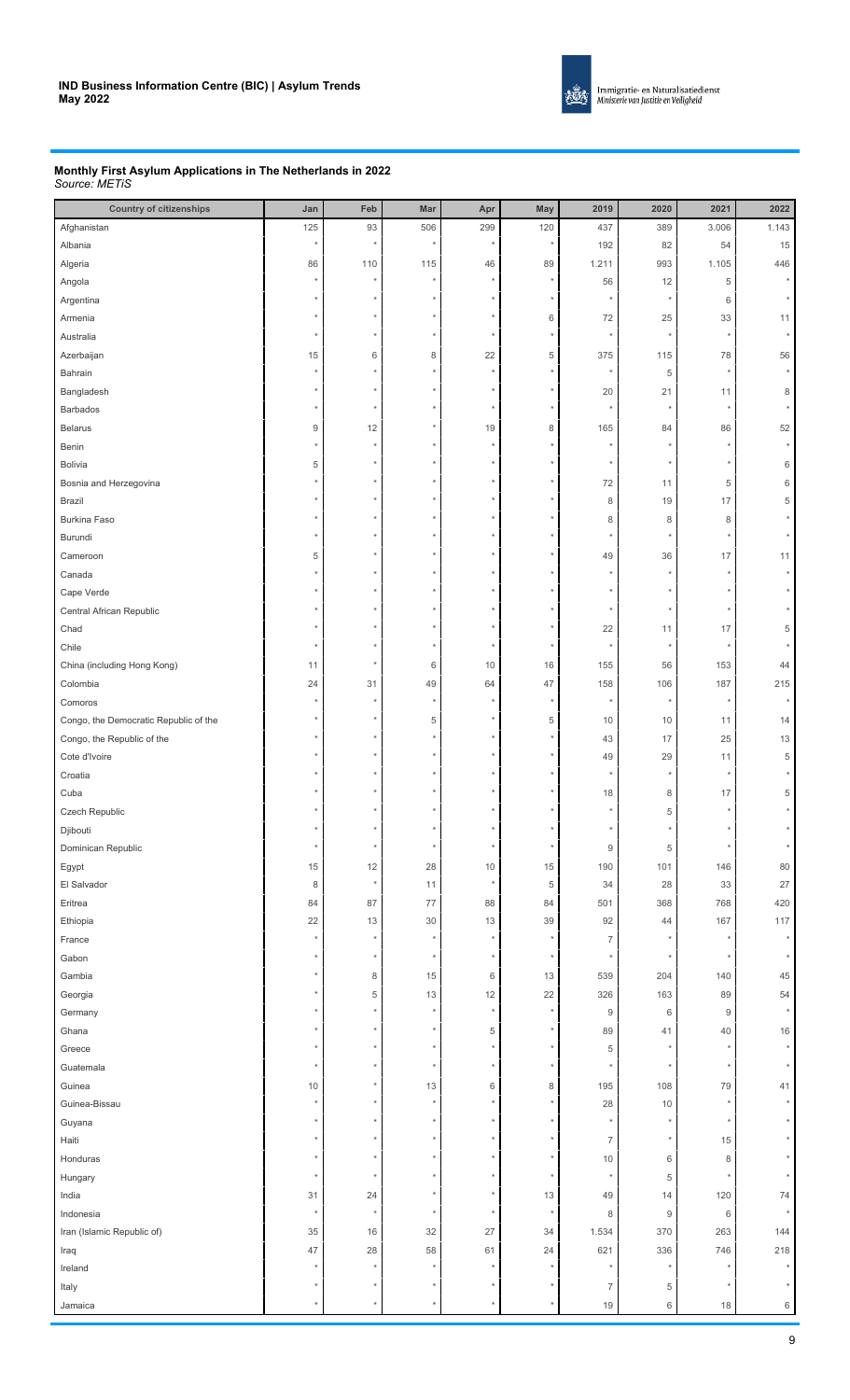

#### **Monthly First Asylum Applications in The Netherlands in 2022** *Source: METiS*

| <b>Country of citizenships</b>         | Jan        | Feb     | Mar              | Apr              | May            | 2019             | 2020             | 2021             | 2022             |
|----------------------------------------|------------|---------|------------------|------------------|----------------|------------------|------------------|------------------|------------------|
| Japan                                  |            |         |                  |                  |                |                  |                  |                  |                  |
| Jordan                                 | 6          |         | $\boldsymbol{9}$ | 12               |                | 116              | 55               | 19               | 31               |
| Kazakhstan                             | 13         |         |                  | $\,8\,$          |                | 36               | 28               | 13               | 24               |
| Kenya                                  |            |         |                  |                  |                | 5                | 12               |                  |                  |
| Korea, Democratic People's Republic of |            |         |                  |                  |                |                  |                  |                  |                  |
| Korea, Republic of                     |            |         |                  |                  |                |                  |                  | $\overline{7}$   |                  |
| Kosovo / UNSCR 1244                    |            |         |                  |                  |                | 56               | 42               | 22               | $\overline{7}$   |
| Kuwait                                 |            |         |                  |                  |                | 6                | 8                |                  |                  |
| Kyrgyzstan                             |            |         | 5                |                  |                | 16               |                  |                  | 7                |
| Latvia                                 |            |         |                  |                  |                |                  |                  |                  |                  |
| Lebanon                                |            |         |                  |                  | $\overline{7}$ | 119              | 88               | 69               | 21               |
| Liberia                                |            |         |                  |                  |                | 29               | 11               | 10               | $\star$          |
| Libyan Arab Jamahiriya                 |            |         | 19               | $\boldsymbol{9}$ | $\overline{7}$ | 304              | 188              | 124              | 42               |
| Lithuania                              |            |         |                  |                  |                |                  |                  |                  | $^\star$         |
| Madagascar                             |            |         |                  |                  |                |                  |                  |                  |                  |
| Malawi                                 |            |         |                  |                  |                |                  |                  |                  |                  |
| Malaysia                               |            |         |                  |                  |                |                  |                  | 10               |                  |
| Maldives                               |            |         |                  |                  |                |                  |                  |                  |                  |
| Mali                                   | 5          |         |                  |                  |                | 42               | 21               | 23               | 13               |
|                                        |            |         |                  |                  |                |                  |                  |                  |                  |
| Mauritania                             |            |         |                  |                  |                | 12               | 11               | 5                |                  |
| Mauritius                              |            |         |                  |                  |                |                  |                  |                  |                  |
| Mexico                                 | 6          |         |                  |                  |                | 5                | $\overline{7}$   | 16               | $\boldsymbol{9}$ |
| Moldova, Republic of                   |            |         | $16$             | 13               | 33             | 1.207            | 32               | 40               | 63               |
| Mongolia                               |            |         |                  |                  |                | 14               | 13               | 8                | 5                |
| Montenegro                             |            |         |                  |                  |                | 21               |                  |                  |                  |
| Morocco                                | 53         | 53      | 82               | 56               | 78             | 1.062            | 774              | 907              | 322              |
| Mozambique                             |            |         |                  |                  |                |                  |                  |                  |                  |
| Myanmar                                |            |         |                  | $9\,$            | 12             | 28               | 16               | 16               | 28               |
| Nepal                                  |            |         |                  |                  |                | 8                |                  |                  |                  |
| Netherlands                            |            |         |                  |                  |                |                  |                  |                  |                  |
| Nicaragua                              |            |         | 15               |                  |                | 37               | 5                |                  | 23               |
| Niger                                  |            |         |                  |                  |                | 56               | 27               | 16               | 10               |
| Nigeria                                | 48         | 31      | 56               | 49               | 59             | 2.102            | 633              | 418              | 243              |
| Norway                                 |            |         |                  |                  |                |                  |                  |                  |                  |
| Oman                                   | $^{\star}$ | $\star$ | $\star$          | $\star$          | $\star$        | $\star$          |                  |                  |                  |
| Pakistan                               | 202        | 84      | 87               | 50               | 49             | 397              | 267              | 443              | 472              |
| Palestinian Territory, Occupied        |            |         |                  |                  |                | 40               | 17               | 17               | $\hbox{9}$       |
| Panama                                 |            |         |                  |                  |                |                  |                  |                  |                  |
| Peru                                   |            |         |                  |                  |                | 11               | $\overline{7}$   | 6                |                  |
| Philippines                            |            |         |                  |                  |                |                  | 8                |                  |                  |
| Poland                                 |            |         |                  |                  |                |                  | 10               |                  |                  |
| Portugal                               |            |         |                  |                  |                |                  |                  |                  |                  |
| Republic of North Macedonia            |            | 5       |                  |                  |                | 264              | 54               | 15               | 6                |
| Romania                                |            |         |                  |                  |                |                  |                  |                  |                  |
| Russian Federation                     | 16         | 19      | 83               | 68               | 56             | 398              | 180              | 205              | 242              |
| Rwanda                                 | $\star$    |         |                  |                  |                | 5                | 5                | $\boldsymbol{9}$ | $\star$          |
| Saint Kitts and Nevis                  |            |         |                  |                  |                |                  |                  |                  |                  |
| Saudi Arabia                           |            |         | 5                |                  |                | 19               | $\boldsymbol{9}$ | 31               | 8                |
| Senegal                                |            |         |                  |                  |                | 107              | 45               | 42               | 11               |
| Serbia                                 |            |         |                  |                  |                | 326              | 82               | 32               |                  |
| Sierra Leone                           | 6          |         | 8                | 6                | 5              | 111              | 58               | 66               | 28               |
| Somalia                                | 87         | 97      | 157              | 79               | 151            | 222              | 202              | 903              | 571              |
| South Africa                           |            |         |                  |                  |                | $\boldsymbol{9}$ | 5                | $\overline{7}$   | 5                |
| South Sudan                            |            |         |                  |                  |                | 5                | 8                | 16               |                  |
| Spain                                  |            |         |                  |                  |                |                  |                  |                  |                  |
| Sri Lanka                              |            |         |                  |                  |                | 56               | 22               | 20               | 11               |
| Stateless                              |            |         |                  |                  |                | 38               | 33               | 43               | 5                |
| Sudan                                  | 11         | 12      | 17               | 20               | 13             | 199              | 157              | 135              | 73               |
| Suriname                               |            | $\star$ |                  |                  |                | $\star$          | 17               | $\star$          |                  |
|                                        |            |         |                  |                  |                |                  |                  |                  |                  |
| Syrian Arab Republic                   | 550        | 460     | 624              | 579              | 764            | 3.675            | 4.022            | 8.323            | 2.977            |